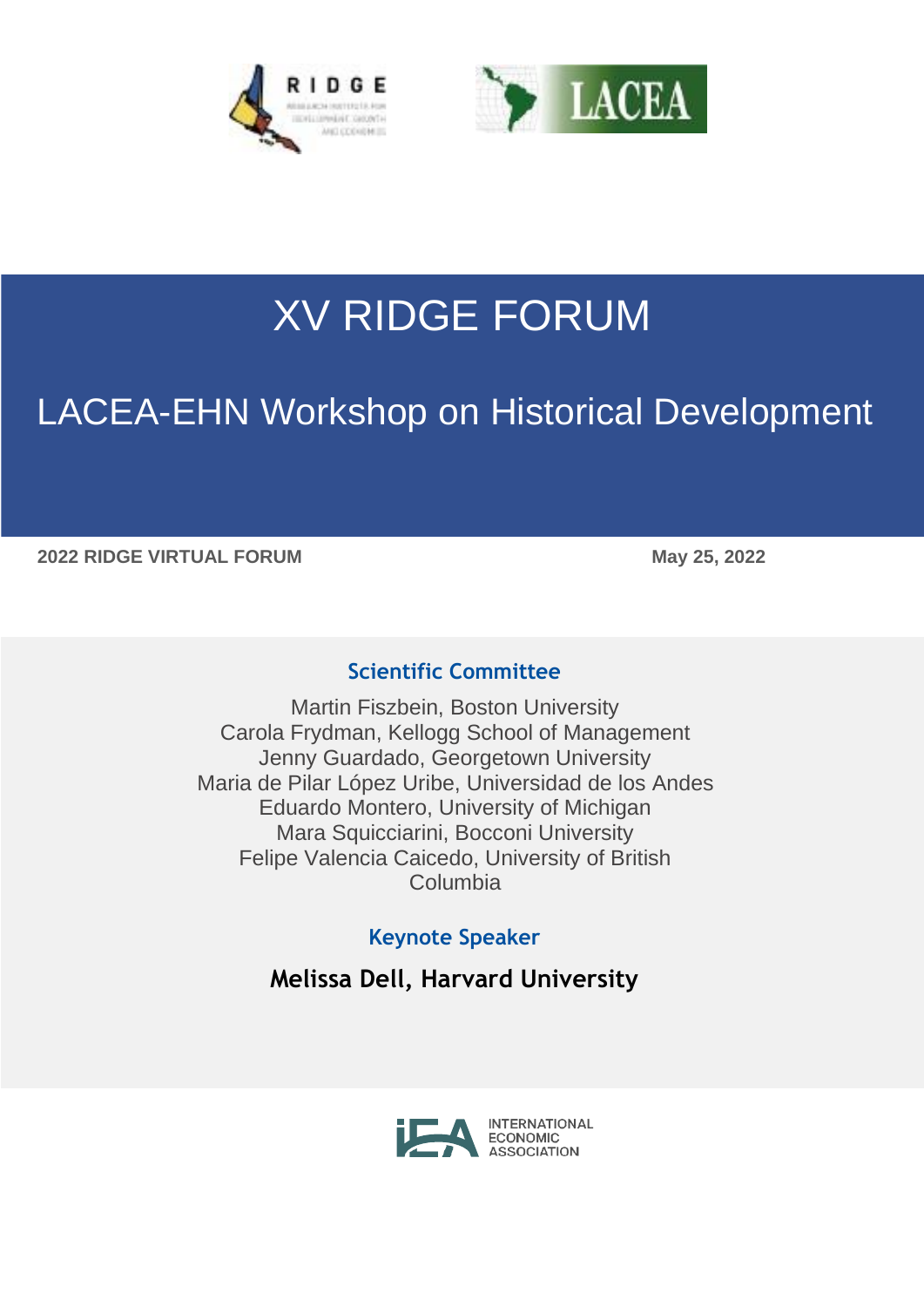The Research Institute for Development, Growth and Economics (RIDGE) and the Latin American and the Caribbean Economic Association (LACEA) Economic History Network (EHN) are pleased to announce a call for papers for the Workshop on Historical Development to be held virtual on May 25, 2022.

#### **The deadline for submission is March 15, 2022.**

The 2022 meeting will be virtual by Zoom and it is held within the framework of the 2022 RIDGE Forum along with the following workshops:

- LACEA Inequality & Poverty, May 16
- LACEA BRAIN, May 17-18
- Public Economics, May 19-20
- LACEA Labor, May 23-24
- LACEA IEN Impact Evaluation Network, May 24-25
- LACEA Political Economy, May 26-27
- LACEA's Health Economics Network, June 1-2
- WELAC (LACEA) Gender Inequality, June 3

The LACEA Economic History Network (LACEA-EHN) seeks to promote research on all areas of economic, social, business, and financial history, with a focus on Latin America and the Caribbean. We believe that studying the region's past is key to better understand its present. In this line of thought, important areas of study include colonization and colonial legacies, institutions, growth patterns, inequality, political cycles, culture, gender disparities, migration, conflict, and infrastructure development.

This workshop fulfills part of our aim to collaborate with other regional networks and institutions, and to encourage scholarly exchanges all across the social sciences. We seek to engage with leading scholars in the field as well as to foster young researchers.

The RIDGE Forums and LACEA networks aim to favor the spread of high quality research in economics by bringing together top local and regional researchers working on the frontier of knowledge and policymakers.

Participants to any workshop are welcome and encouraged to attend the other